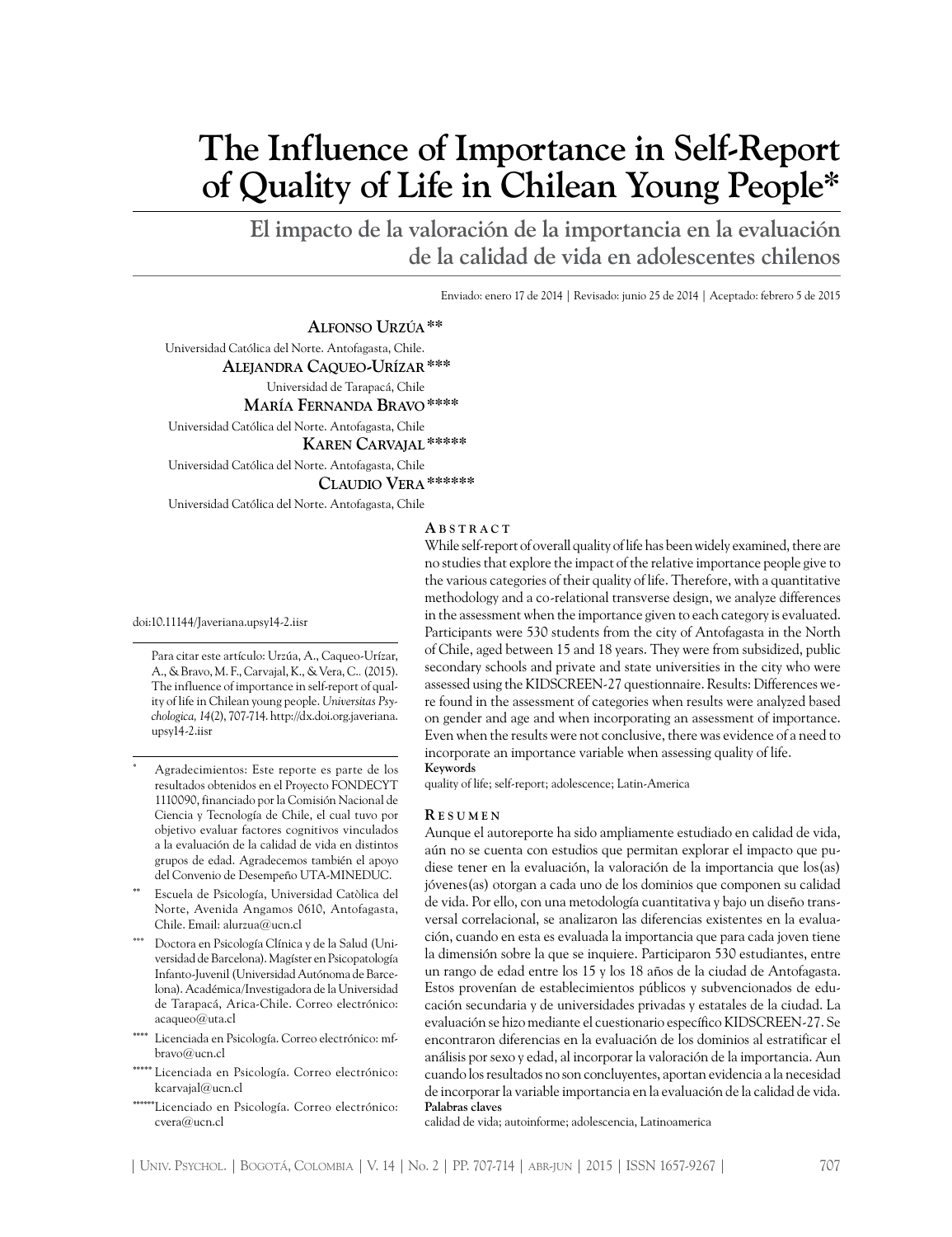# **Introduction**

Quality of life (QoL) may be defined as an individual's perception of how his or her life objectives, expectations, standards and interests are being met, within the cultural context and value system in which he or she lives (WHOQOL, 1995). Operationally it may be understood as the perceived level of well-being derived from the assessment that each person makes of the objective and subjective features of his or her life (Urzúa & Caqueo-Urízar, 2012).

If we consider socio-evolutionary development as a modulating element of the perception of wellbeing, it is possible to develop a specific definition of QoL for an age group. QoL may be operationalized in children and adolescents as a perception of the physical, psychological, and social well-being of an individual within a specific cultural context in accordance with his or her evolutionary development and individual differences (Quinceno & Vinaccia, 2008).

Most studies conducted on both children and adolescents have focused on the development of age-specific instruments (Rajmil, Roizen, Urzúa, Hidalgo-Rasmussen, Fernández, & Dapueto*,* 2012; Rajmil, Roizen, & Urzúa, 2010; Rajmil, Estrada, Herdman, Serra-Sutton, & Alonso, 2001), as well as on describing and analyzing factors related to QoL that take into consideration adolescents' own perceptions (Urzúa & Mercado, 2008).

In terms of psychometric studies it is necessary for instruments to be adapted to the evolutionary traits of this population (Rajmil *et al.,* 2010), since studies have shown that adolescents' view of QoL differs from that of adults (Wee, Cima, & Li, 2009). Studies in Chile have highlighted the evolution of an adolescent's life satisfaction, with the aim of taking into account the process of socialization that occurs during this period of life with regard to behavior, influences, habits, etc. (Urzúa *et al*., 2009b).

In terms of factors related to change in QoL, a number of variables have been studied: cultural context, social interactions (Quinceno & Vinaccia, 2008), socio-economic status, attendance of public, subsidized or private schools (Urzúa, et al., 2009a), level of perceived help (Avendaño & Barra, 2008), and gender(Vélez, López, & Rajmil, 2009), among others.

Studying QoL in adolescents involves distinct factors. These include social indicators (Michalos, 2004), which influence an individual's decisionmaking actions and behavior as well as subjective indicators related to feelings, opinions, and beliefs when making a judgment or comparison. Within the attitudes literature, a subject's cognitive processes are relevant when assessing QoL in adolescents, which include behavior and concerns, among others (Urzúa et al., 2009a; 2009b). Thus, the evaluation of the QoL depends on the relationship between two factors: the valuation of the domain as such, which implies the matching process, and the importance that the person gives to that domain (Skevington, et al., 2004). In the context of identifying underlying cognitive processes to the evaluation of the QoL, Skevington, O' Conell and WHOQoL Group (2004) developed four possible options that would have implied the process of comparison and evaluation by subjects. For these authors, a positive assess of the QoL will depend on the established relationship between two factors: first the assessment of the domain as such, which implies comparison, and on the other hand the importance of the person granted to this domain. Under this framework, the evaluation process would be a permanent and changing because of the standards or patterns of comparison used can vary over time, providing a dynamic character to the QoL (Urzúa & Caqueo-Urízar, 2012).

Cognitive processes may provide information on self-knowledge, which enables us to know what adolescents are thinking about or what they are influenced by at the time of assessing QoL. Based on a review of the literature it may be concluded that the assessment of QoL in adolescents is a much more recent area of investigation compared with its assessment in adults (which usually attach greater importance to health)(Rajmil *et al.,* 2012; Urzúa *et al.,* 2013a), and much remains to be discovered regarding QoL assessment in adolescents as well as the factors and processes that may influence its assessment.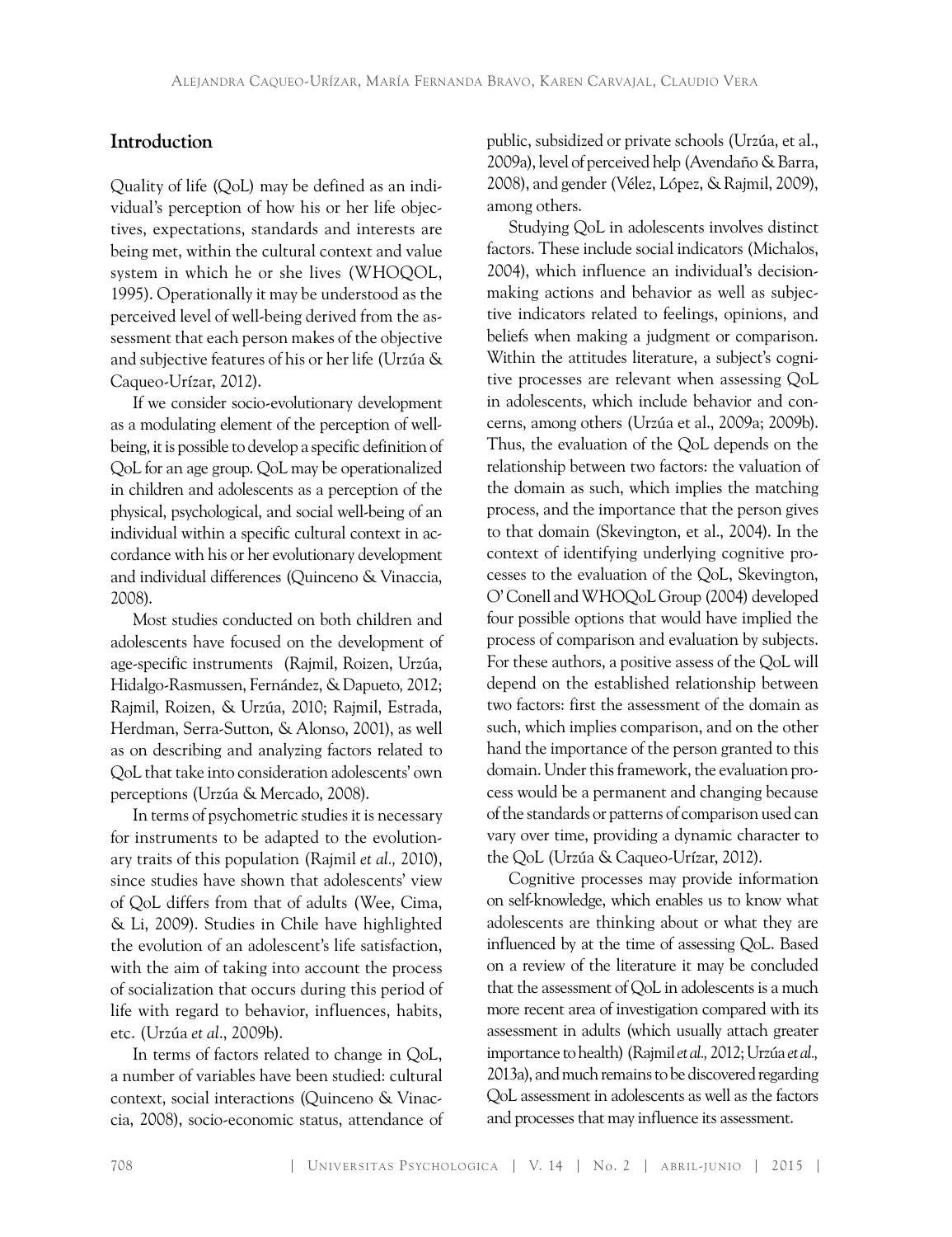Findings in children's studies, provide evidence that the results of the self-report of their QoL may vary when they pondering by themselves the importance of what are them been asking, especially when the analysis was stratified by gender and age (*Urzúa et al., 2013a)*.

Studies that have been conducted on QoL in adolescents often ignore the socio-cognitive processes involved at the time of evaluation, given that these factors vary from subject to subject (Urzúa & Caqueo-Urízar, 2012).

One of these processes, though minimally explored, is the importance that individuals attribute to each of the categories involved in the perception of QoL (Ming, 2004). Given that individuals place differing values on each area of their daily life, this should result in differences in evaluations of QoL (Urzúa *et al*., 2014; Urzúa, *et al.,* 2013a; Urzúa *et al.,* 2013b).

Therefore, this investigation aims to analyze differences in the assessment of QoL and its various categories, incorporating an assessment of the importance of each category.

As a general hypothesis, we expect that the final assessment of QoL and the various categories will be affected by an assessment of the importance of each category. As a specific hypothesis, we expect that differences in the perception of QoL between men and women or due to age will vary when an assessment of the importance of the category is included.

# **Method**

#### *Participants*

The final sample comprised 530 adolescents aged between 15 and 18 years from the city of Antofa-

**Table 1** *Participants according to gender and age*

gasta. The participants came from public, subsidized secondary schools and private and state universities in the city. The sample was intended to include similar proportions of participants of each gender and age group. Participants were 239 men (45.1%) and 291 women (54.9%).

Table 1 shows the distribution of participants according to gender and age. Adolescents aged 15 (27.5%), 16 (34.8%), 17 (20.4%) and 18 years (21.3%) were assessed. The mean age of the overall sample was 16.35 years (standard deviation [*SD*] = 1.10), of male participants was 16.41 years  $(SD = 1.10)$ , and of female participants was 16.31 years (*SD* = 1.10).

#### *Instrument*

To measure QoL in adolescents the self-reporting version of the KIDSCREEN-27 questionnaire was used. The questionnaire is designed to measure the health and subjective well-being of children and adolescents between 8 and 18 years of age. The version we used has 27 items grouped into five categories: *physical well-being*, which explores levels of physical activity, energy and physical condition; *psychological well-being*, which includes items concerning positive emotions, satisfaction with life, and feelings of emotional balance; *relationship with parents and autonomy*, which examines subjects' relationship with their parents, atmosphere in the home, feelings of being an appropriate age for independence, and level of satisfaction with economic resources; *social support and peers*, which examines relationships with other children and adolescents; and *school environment*, which participants' perceptions of their cognitive ability and learning and concentration and their feelings about school (Ravens-Sieberer, Gosch, Rajmil, Erhart, Bruil, Duer, … Kidscreen Group E,, 2005). This

|       | Age in years |     |     |        |       |  |  |  |  |  |  |  |
|-------|--------------|-----|-----|--------|-------|--|--|--|--|--|--|--|
|       |              | 16  |     | 18     | Total |  |  |  |  |  |  |  |
| Men   | OU           |     |     |        | 239   |  |  |  |  |  |  |  |
| Women | ŏb           | 90  |     | 6C     | 291   |  |  |  |  |  |  |  |
| Total | 46ء          | 163 | 108 | $\sim$ | 530   |  |  |  |  |  |  |  |

Source: own work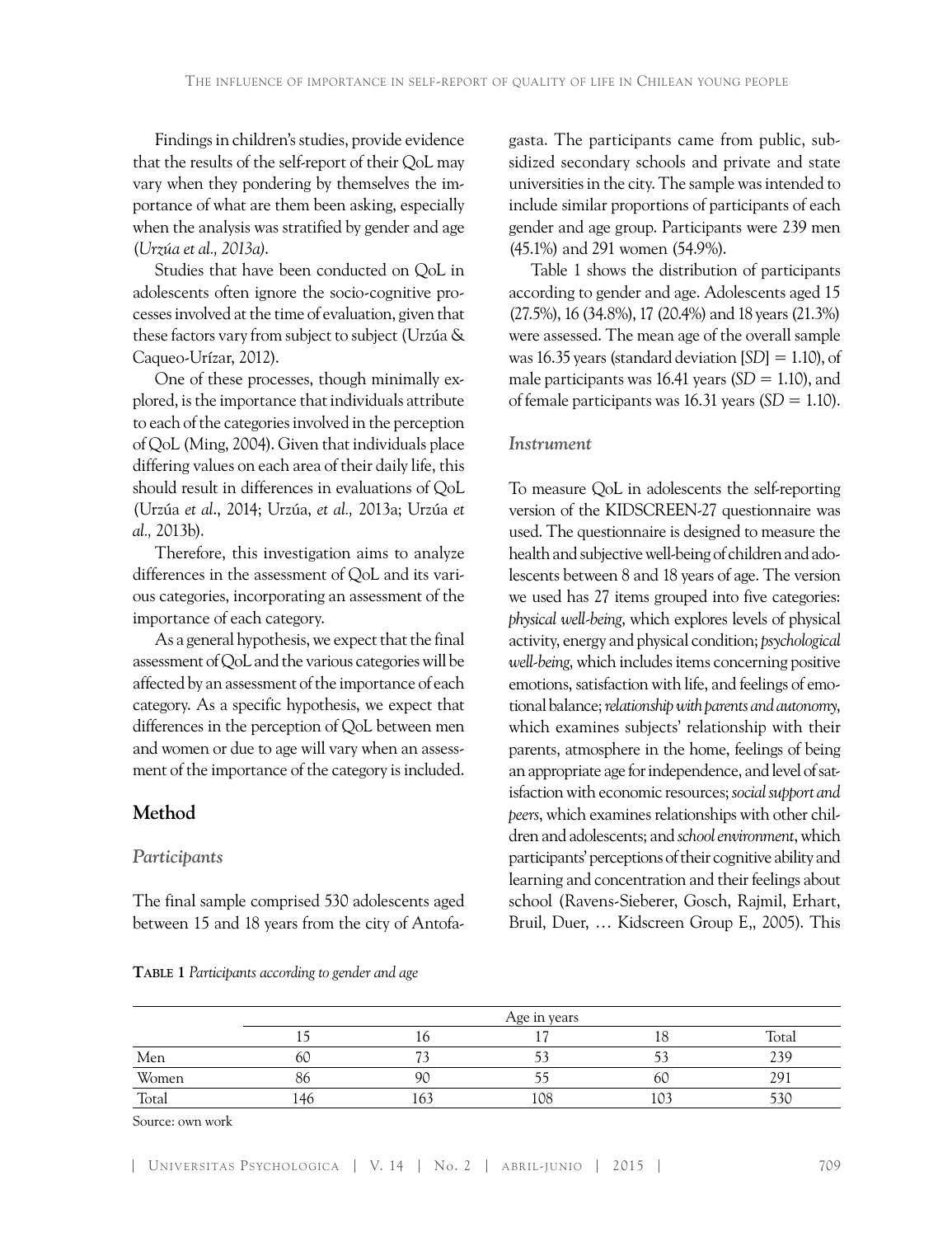questionnaire has suitable psychometric properties for use in the Chilean population, with Cronbach's alphas for the overall scale and the various categories higher than 0.70. Also, factor analyses provide evidence of a structure similar to the theoretical structure of five categories (Urzúa *et al.,* 2009b).

## *Procedures*

Following approval by the Ethics Committee of the Catholic University of the North and the National Committee for Science and Technology (CONI-CYT), various schools in the city were invited to take part. For participants in secondary education visits with parents and guardians were arranged at schools where the study was authorized in order to explain the project and obtain informed consent for minor children to participate. Once parental approval had been given, a schedule for the assessment was made. After participants signed a consent form, the assessment was administered for 45 minutes to 1 hour in groups of 20 to 35 students. For university students, who were not minors, only the signed consent form was requested, which was approved by 100% of those who were approached to participate.

Once the questionnaires were completed they were entered into a database and analyzed using the SPSS 17.0 statistical program.

In order to assess the level of importance participants assigned to each of the categories, a question was added to each of the items in the KID-SCREEN-27 questionnaire regarding the level of importance of each category on a scale of 1 to 5 points. To calculate the value of each question,

the response for each item (1–5) was multiplied by the value of importance assigned to it  $(1-5)$ , thus obtaining values that were weighted by importance. The value of each category was calculated by summing the weighted values for all category questions. To improve interpretation of the data, category scores were standardized. Specifically values were obtained using the following calculation  $[X =$ (A\*B)/C], where A is the sum of values weighted for importance corresponding to the category, B is the maximum value of 100, C is the maximum value for the category, and X is the final standardized score for the category weighted according to importance.

Data were first analyzed descriptively. The mean (*M*) and standard deviation (*SD*) were calculated for each QoL category both according to the normal scale and the weighted scale. Means were compared using Student's t-test for gender and ANOVA for the various age groups.

# **Results**

# *QoL in the overall sample and according to gender*

Based on unweighted category scores (Table 2), the category with the highest value in the overall sample and among both genders was that of *peers*, whereas the lowest value was for *psychological wellbeing* in men and *physical well-being* in women. In comparing category means for men and women, statistically significant differences were found in the category of *physical well-being*  $(t_{(460.080)} = 7.219;$ *p*=0.000).

**Table 2** *Means for QoL categories for the overall sample according to gender*

|                          | Total |       |      | Men |       |      | Women |       |      |  |
|--------------------------|-------|-------|------|-----|-------|------|-------|-------|------|--|
| Category                 | No.   | М     | SD   | No. | М     | SD   | No.   | М     | SD   |  |
| Physical well-being      | 523   | 42.84 | 6.76 | 235 | 45.14 | 7.01 | 288   | 40.98 | 5.95 |  |
| Psychological well-being | 523   | 40.82 | 3.92 | 237 | 40.60 | 4.04 | 286   | 41.01 | 3.81 |  |
| Parents                  | 525   | 45.97 | 7.60 | 237 | 46.67 | 8.10 | 288   | 45.39 | 7.12 |  |
| Peers                    | 526   | 51.52 | 8.81 | 238 | 51.03 | 9.19 | 288   | 51.94 | 8.47 |  |
| School                   | 524   | 49.12 | 7.32 | 237 | 48.96 | 7.67 | 287   | 49.26 | 7.03 |  |

Source: own work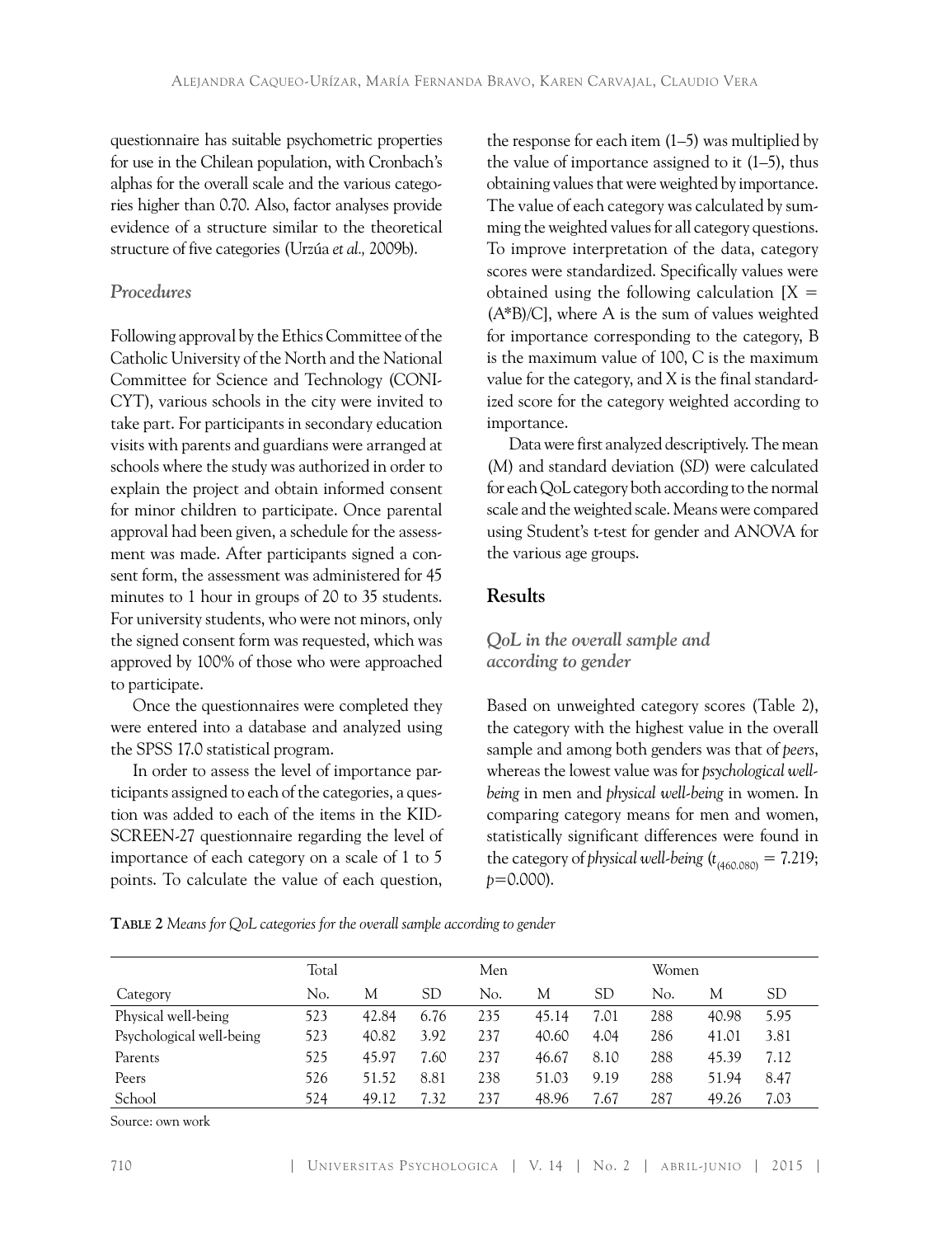|                          |     | Total |       |     | Men   |           | Women |       |       |  |
|--------------------------|-----|-------|-------|-----|-------|-----------|-------|-------|-------|--|
| Category                 | No. | M     | SD.   | No. | M     | <b>SD</b> | No.   | M     | SD    |  |
| Physical well-being      | 514 | 55.78 | 13.51 | 230 | 59.14 | 14.18     | 284   | 53.06 | 12.31 |  |
| Psychological well-being | 507 | 60.93 | 10.27 | 230 | 59.41 | 11.01     | 277   | 62.21 | 9.45  |  |
| Parents                  | 512 | 61.29 | 15.05 | 232 | 61.40 | 15.98     | 280   | 61.21 | 14.27 |  |
| Peers                    | 519 | 76.02 | 17.66 | 235 | 73.97 | 18.95     | 284   | 77.71 | 16.35 |  |
| School                   | 520 | 64.60 | 16.04 | 235 | 63.78 | 17.44     | 285   | 65.29 | 14.77 |  |

**Table 3** *Means for QoL categories weighted for importance in the overall sample and according to gender*

Source: own work

**Table 4** *Unweighted means for QoL categories according to age*

|                          | 15  |            |     | 16  |            |    | 17  |            |     | 18  |            |    |
|--------------------------|-----|------------|-----|-----|------------|----|-----|------------|-----|-----|------------|----|
| Category                 | No. | М          | SD. | No. | M          | SD | No. | М          | SD. | No. | М          | SD |
| Physical well-being      | 145 | 42.65 7.30 |     | 159 | 42.45 7.39 |    | 106 | 43.21 5.91 |     | 113 | 43.29 5.86 |    |
| Psychological well-being | 145 | 40.88 3.37 |     | 160 | 40.13 4.12 |    | 105 | 40.88 4.62 |     | 113 | 40.82 3.59 |    |
| Parents                  | 146 | 48.16 8.13 |     | 161 | 45.47 8.27 |    | 106 | 45.79 7.28 |     | 112 | 46.60 6.05 |    |
| Peers                    | 146 | 53.37 9.04 |     | 161 | 51.65 8.65 |    | 106 | 50.45 9.58 |     | 113 | 49.94 7.54 |    |
| School                   | 146 | 49.05 6.77 |     | 161 | 48.37 8.09 |    | 104 | 48.76 6.80 |     | 113 | 50.59 7.20 |    |

Source: own work

When considering values weighted by importance (Table 3), it was observed that in both the overall sample and in the male and female subsamples the highest-rated category was that of *peers*, while the worst was *physical well-being*, as well as *psychological well-being* among men. In comparing the category means reported by both genders, statistically significant differences were found in the *peers* category (*t* (465.072) = 2.384; *p* =0.018) and *psychological well-being* category (t<sub>(505)</sub>  $=$  -3.072; p = 0.002), where the mean for women was greater than that for men, and in the *physical well-being* category (*t* (456.312) = 5.122; *p* = 0.000), where the mean for men was significantly higher than for women.

#### *QoL and age*

Table 4 shows the means for categories according to age group, considering the gross values. The highest assessed category was that of *peers* in most age groups except for 18-year-olds, who rated the *school* category highest. In all age groups the *psychological well-being* category was rated lowest.

When comparing means in different age groups, statistically significant differences were observed only in the *peers* category ( $F_{(3,522)} = 3.952$ ; *p* = 0.008;  $\Box^2$  =0.022). Subsequent comparisons show that the mean for 15-year-old participants in this category was significantly higher than the mean for 18-year-olds (*p* = 0.011).

In evaluating the values weighted for importance (Table 5), it is observed that in all age groups the highest-rated category was that of *peers*, and the lowest was *physical well-being*. When comparing means for each age group, only the *peers* category showed statistically significant differences  $(F_{(3,515)}$  $= 2.868; p = 0.036; \square^2 = 0.016$ , whereas the mean for 15-year-old adolescents is significantly higher than for 18-year-olds  $(p = 0.026)$ .

## **Discussion**

Differences are shown in the results obtained according to gender. Specifically, the mean for women in the *psychological well-being* category was higher than that reported by men, while the mean reported by women for *physical well-being* was lower than that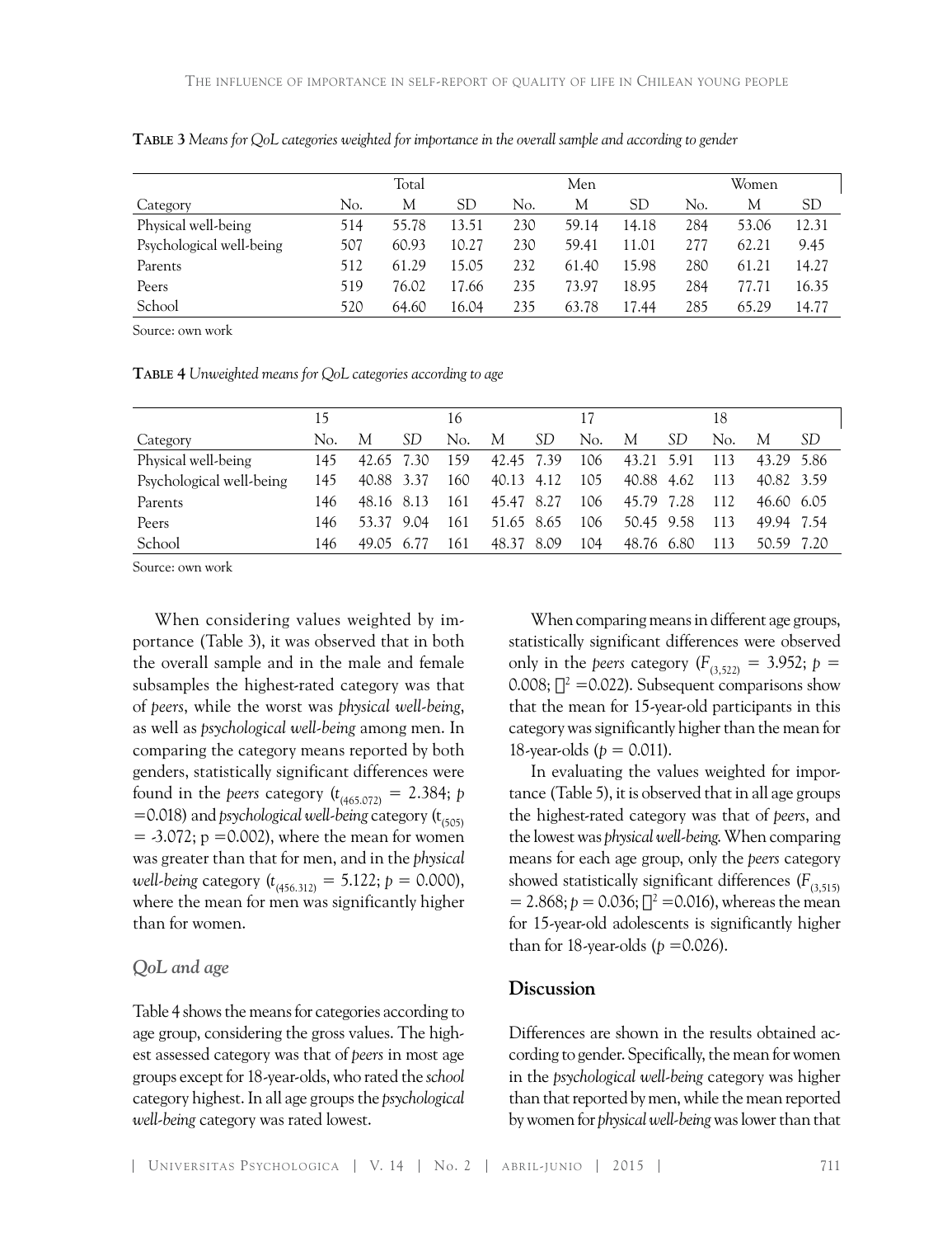|                          |     | 15          |     |     | 16                                              |     |                | 17          |     |     | 18              |     |
|--------------------------|-----|-------------|-----|-----|-------------------------------------------------|-----|----------------|-------------|-----|-----|-----------------|-----|
| Category                 | No. | M           | SD. | No. | M                                               | SD. | N <sub>o</sub> | M           | SD. | No. | M               | -SD |
| Physical well-being      |     |             |     |     | 143 55.57 14.46 155 55.20 14.26 103 56.90 13.10 |     |                |             |     |     | 113 55.83 11.55 |     |
| Psychological well-being | 138 | 61.65 9.88  |     |     | 156 60.16 11.48 104 61.71 10.43                 |     |                |             |     | 109 | 60.41 8.68      |     |
| Parents                  |     |             |     |     | 148 61.78 15.61 158 59.68 16.60 104 61.22 14.92 |     |                |             |     | 109 | 63.07 11.65     |     |
| Peers                    | 145 | 79.07 16.41 |     |     | 159 76.16 18.19 104 75.05 19.87                 |     |                |             |     |     | 111 72.72 15.70 |     |
| School                   | 144 |             |     |     | 64.81 15.25 159 63.11 17.95 104                 |     |                | 64.60 14.94 |     | 113 | 66.43 15.12     |     |

*Table 5 Means for QoL categories weighted for importance and according to age*

Source: own work

reported by men. These results are consistent with those reported in similar studies in which men demonstrated a higher QoL in the *physical well-being* category and women in the *social* category. This may be because women place more importance on activities focusing on socialization while men prioritize sport and physical activities(Urzúa *et al*., 2009a). Vélez *et al*. (2009) discusses differences in QoL according to gender in the *health* category, in which women negatively perceive general, physical, and emotional health but are better at perceiving relationships with friends in the school environment, unlike men.

In terms of assessing QoL categories according to the importance accorded to each, the data indicate that weighting the categories has a minimal influence on QoL ratings and differences between the genders. However, differences have been found in assessing general QoL and weighted QoL in the *peers* category (which was the category with the highest importance rating). Thus our general hypothesis is confirmed. In terms of the specific hypothesis, the difference was corroborated when we included the assessment of importance. The importance that adolescents give to their peers is to be expected at this stage of their development, where belonging to a group and comparisons with peers are of vital significance. Both in assessing overall QoL and QoL according to importance, the highest assessed category was *peers.* This may be due to processes of the evolutionary stage of adolescents as friends play an important role in the life of young people (Casas, 2010).

 In comparing means according to age group, among all groups the category with the highest rating was that of *peers*, except for 18-year-olds, for whom the highest-rated category was *school* and the worst was *psychological well-being*. When comparing means according to age, statistically significant differences were found only on *peers* category. A possible explanation for this may be that the 18-year-old age group included participants who were students at university who therefore had a different concept of "school" than adolescents attending high schools.

It is worth mentioning that when QoL was assessed according to importance, specifically among 15-year-olds, it was once again shown that the category with the highest assessment was *peers*. This may be attributed to the fact that at this stage adolescents wish to belong to a group and have greater social acceptance, thus they devote less attention to the psychological and physical categories.

In terms of both overall QoL and QoL according to importance, the category rated the highest in the overall sample, as well as in both genders separately, was *peers*, while that rated the lowest was *physical well-being*. Thus, throughout the study the results confirm both our general and specific hypotheses.

Future studies should also conduct comparisons according to the type of educational institution attended by adolescents, since previous investigations have shown that QoL is affected by the type of institution. Another recommendation is to consider the biological maturity of adolescents of the same age, since in recent studies it has been shown that this affects perceptions of QoL (Sean, Fiona, & Lauren, 2011).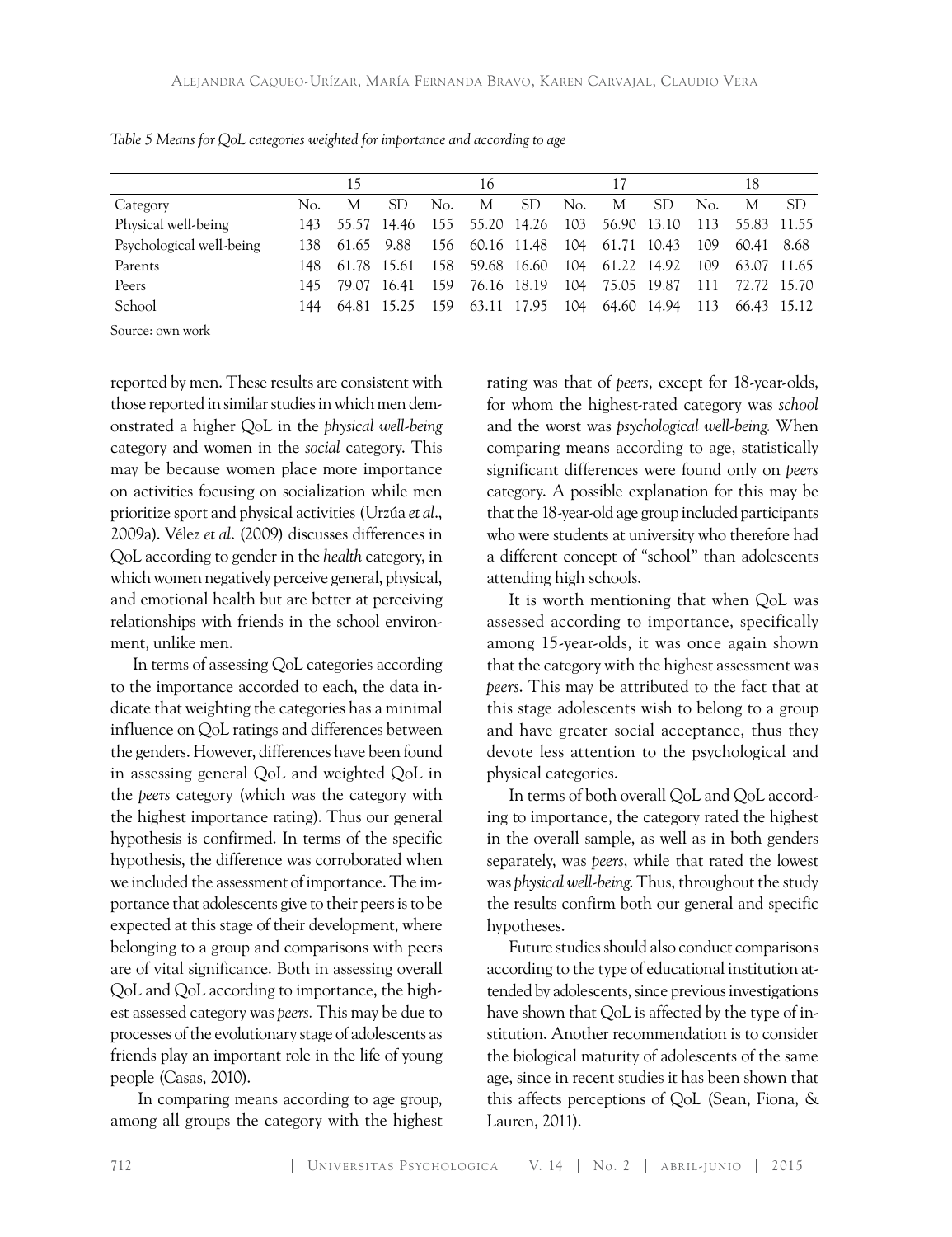## **Conclusions**

The importance that assign men, women or different ages to different areas of their life are not the same, difference are given by the gender and age and that are only detected when joins the selfreport opinion of the evaluated focus issues. These results provide evidence to the need to incorporate the variable importance in the evaluation of the quality of life in the adolescent population.

# **References**

- Avendaño, M., & Barra, E. (2008). Autoeficacia, apoyo social y calidad de vida en adolescentes con enfermedades crónicas. *Terapia Psicológica*, *26*(2), 165-172.
- Casas, M. (2010). Calidad de vida del adolescente. *Revista Cubana de Pediatría*, *82*(4), 112-116.
- González, U. (2002). El concepto de calidad de vida y la evolución de los paradigmas de las ciencias de la salud. *Revista Cubana Salud Pública*, *28*(2), 157-175.
- Michalos, A. (2004). Social indicators research and health-related quality of life research. *Social Indicators Research*, *65,* 27-72.
- Hsieh, C. (2004). To weight: the role of domain importance in quality of life measurement. *Social Indicators Research*, *68*,164-174.
- Quinceno, J., & Vinaccia, S. (2008). Calidad de vida relacionada con la salud infantil: una aproximación conceptual. *Psicología y Salud*, *18*, 37-48.
- Rajmil, L., Estrada, M., Herdman, M., Serra-Sutton, V., Alonso, J. (2001). Calidad de vida relacionada con la salud (CVRS) en la infancia y la adolescencia: revisión de la bibliografía y de los instrumentos adaptados en España. *Gaceta Sanitaria*, *15*(4), 34-43.
- Rajmil, L., Roizen. M., Urzúa. A., Hidalgo-Rasmussen. C., Fernández. G., Dapueto. J., Working Group on HRQOL in Children in Ibero-American Countries (2012). Health-related quality of life measurement in children and adolescents in Ibero-American countries, 2000 to 2010. *Value & Health*, *15,* 312-322.
- Rajmil, L., Roizen, M., & Urzúa, A. (2010). Calidad de vida y salud en la infancia y la adolescencia. *Revista Típica*, *6*(2), 244-249.
- Ravens-Sieberer, U., Gosch, A., Rajmil. L., Erhart, M., Bruil, J., Duer, W., … Kidscreen Group E (2005). KIDSCREEN-52 quality of life measure for children and adolescents. Expert Review. *Pharmacoeconomics Outcomes Research*, *5,* 465-473.
- Sean, P., Fiona, B., & Lauren, B. (2011). Biological maturation as a confounding factor in the relation between chronological age and health-related quality of life in the adolescent females. *Quality of Life Research*, *20,* 237-242.
- Skevington S, O´Conell K., & The WHOQOL Group (2004). Can we identify the poorest quality of life? Assessing the importance of quality of life using the WHOQOL-100. *Quality Life Research, 13,* 23-34.
- Urzúa, A., & Caqueo-Urízar, A. (2012). Calidad de vida: una revisión teórica del concepto. *Terapia Psicológica, 30,* 61-71.
- Urzúa, A., Cortes, E., Prieto, L., Vega, S., & Tapia, K. (2009a). Autoreporte de la calidad de vida en niños y adolescentes escolarizados. *Revista Chilena de Pediatría*, *80*(3), 238-244.
- Urzúa, A., Cortés, E., Prieto, L., Vega, S., & Tapia, K. (2009b). Propiedades psicométricas del cuestionario de auto reporte de la calidad de vida KID-SCREEN-27 en adolescentes Chilenos. *Revista Terapia Psicológica*, *27*(1), 83-92.
- Urzúa, A., Julio, C., Páez, D., Sanhueza, J., & Caqueo-Urízar, A. (2013a). ¿Existen diferencias en la evaluación de la calidad de vida cuando los menores valoran la importancia de lo que se les pregunta? *Archivos Argentinos de Pediatría, 111*(2), 98-104.
- Urzúa, A., Cortés, K., Maita, C., Osorio, K., & Caqueo-Urízar, A. (2013b). La valoración de la importancia en el autoreporte de la Calidad de Vida en la adultez. *Revista Médica de Chile, 141*(8), 1010-1018.
- Urzúa, A., Loyola, M., Navarrete, M., & Valenzuela, F. (2014). El efecto de valorar la importancia atribuida a cada área de la vida en el auto reporte de la calidad de vida en adultos mayores. *Revista Argentina de clínica psicológica XXXIII,* 41-50.
- Urzúa, A., & Mercado, G (2008). La evaluación de la calidad de vida de los y las adolescentes a través del Kiddo – Kind. *Terapia Psicológica*, *26*(1), 133-141.

Un i v e r s i ta s Ps yc h o l o g i c a V. 14 No. 2 a br i l-ju n io 2015 713